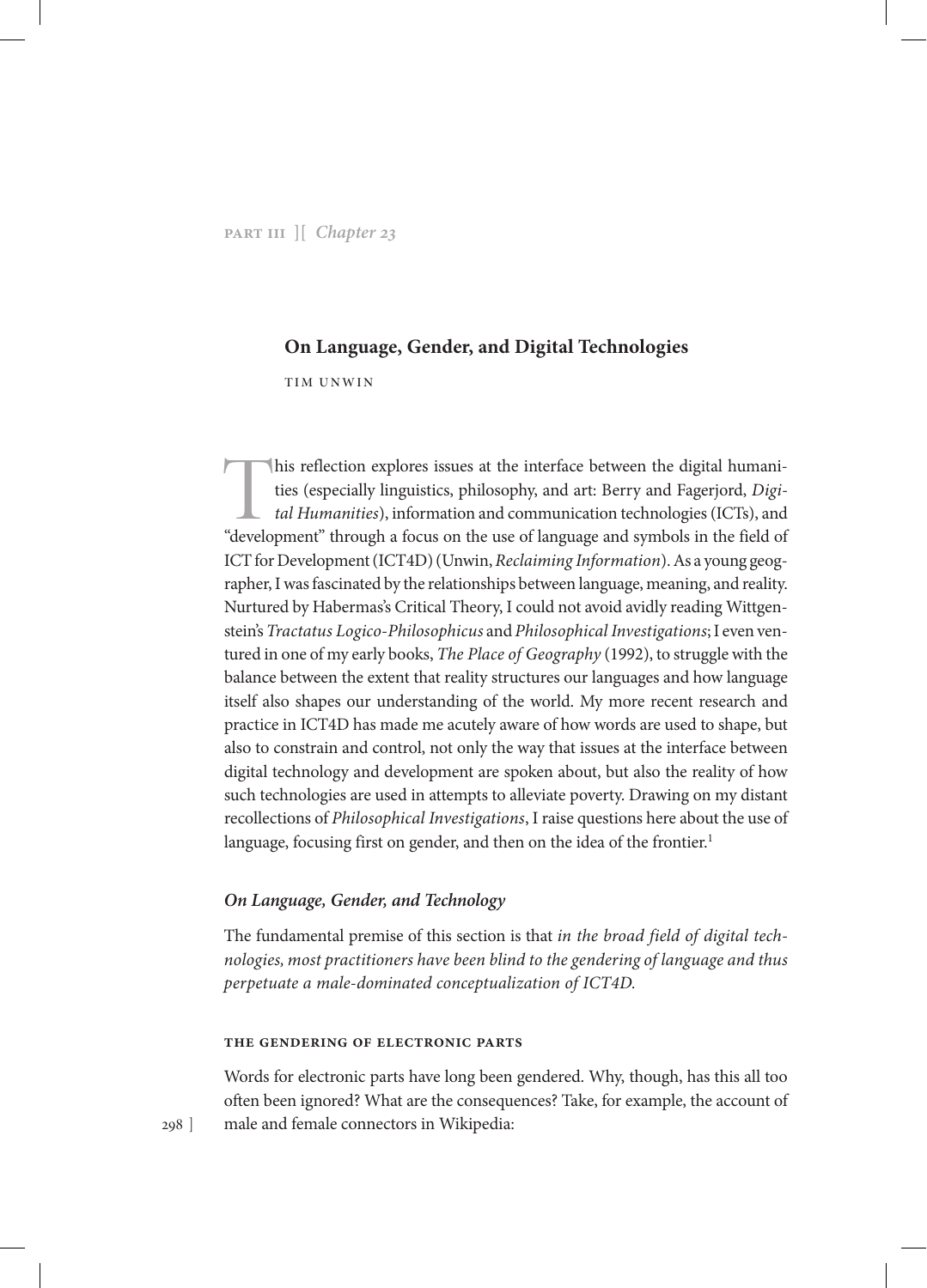each half of a pair of mating connectors or fasteners is conventionally assigned the designation male or female. The "female" connector is generally a receptacle that receives and holds the "male" connector. . . . The assignment is a direct analogy with genitalia and heterosexual sex; the part bearing one or more protrusions, or which fits inside the other, being designated male in contrast to the part containing the corresponding indentations, or fitting outside the other, being designated female. Extension of the analogy results in the verb to mate being used to describe the process of connecting two corresponding parts together. (Wikipedia, "Gender")

Not only are different electronic parts gendered, but such gendering leads to an association with heterosexual intercourse—mating. Moreover, it is often the male part that is seen as being "active" in digital systems: keyboards and mice (male) are the active elements "plugged into" a female socket in a computer. Yet, in reality it is the processing power of the computer (perhaps female) that is most valued. Moreover, the use of USB "sticks," often phallic in shape, can be seen as a clear example of this male/female gendering associated with heterosexual sex. The use of such sticks to infect computers with viruses can also be likened to the spread of sexually transmitted diseases in humans.

This raises important questions about the ramifications of such a binary division in digital connectors for LGBTIQ (lesbian, gay, bisexual, transgender/transsexual, intersex, and queer/questioning) identities. Perhaps the shift away from the use of such male and female connectors to the increasingly widespread use of Wi-Fi and Bluetooth can in turn be seen as one way through which traditional binary gendering might be getting broken down.

### **The Use of Language in ICT4D**

Far too often, the language associated with the use of technology in international development carries with it subconscious, and perhaps unintended, meanings. The term "internet penetration," for example, is widely used to refer to "the percentage of Internet users in any country" (IGI Global Dictionary, https://www.igi-global.com /dictionary/digital-divide-framing-mapping-phenomenon/15438). Is anything surprising, unusual, or problematic with such usage?

In the context of the above discussion on the gendering of digital parts, it can clearly be interpreted in rather a different light: might the "desire" to increase internet penetration in poorer parts of the world be a largely male, North American, and European wish to "penetrate" and "conquer" weaker female countries and cultures? Whereas normally, countries are "seduced" into accepting such internet penetration, the forceful and violent approach sometimes adopted can be seen as akin to rape (Griffin, *Rape*), an analogy that is occasionally applied to the wider process of imperialism—and its successor, international development—when considered to be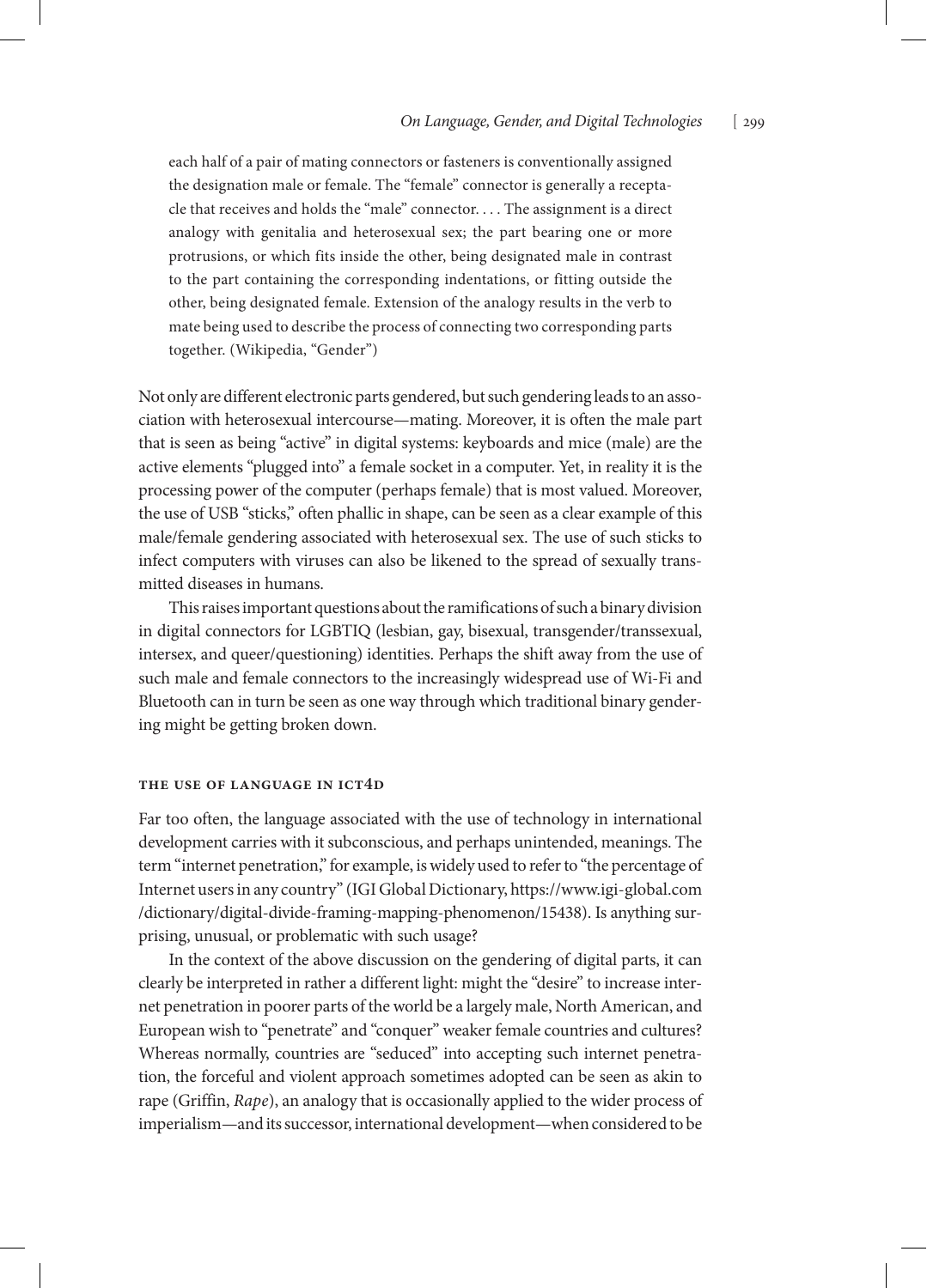#### 300 ] tim unwin

exploitative of "weaker" (female) countries or economies (de Jong, Icaza, and Rutazibwa, *Decolonization and Feminisms*).

Great care is therefore needed in the choice of particular words or phrases in the practice of ICT4D. It is also important, though, that the complex subconscious and gendered structures that underlie our understanding of technology and development are better understood. Why do we not just talk and write about the *spread* of the internet, internet *share*, or internet *distribution*? Does the use of the word "penetration," especially by men, not condone an inappropriate, but subconsciously deeply significant, dimension of the digital technology sector, especially in its practices relating to poorer and more marginalized people and communities?

### **Digital Technologies Represented by Male Nouns**

Languages—often though not always derived from Latin—that differentiate between male and female nouns usually consider ICTs to be male. Thus, a computer is *un ordinateur* in French, *ein Computer* in German, *un computer* in Italian, and *un ordenador* in Spanish. Likewise, a mobile phone is *un téléphone portable* in French, *ein Handy* in German, *un cellulare* in Italian, and *un celular* (or *un móvil*) in Spanish. Not all digital technologies are always male (the French for a microchip, for example, is *une micropuce*), and some can be either male or female (as with *un cable*  de fibre optique and une fibre optique for fiber optic cable in French),<sup>2</sup> but it seems that at least in languages derived from Latin, most nouns are male.

What are the implications of this for the mental construction of technologies in the minds of different people and cultures?

# **Computer Code: Bits and Qubits**

Computer code is usually based on a binary number system in which there are only two possible states, off and on, usually represented by 0 and 1. Binary codes assign a pattern of binary digits (or bits) to each character or instruction, and data is encoded into bit strings. The distinction between male and female is similarly binary: there is a parallel between "code" and "gender."

However, it is now increasingly realized that such a simple binary division of gender and sexuality is inappropriate. The recognition of LGBTIQ identities challenges traditional notions of binary distinctions that have long held sway in scientific thinking. In particular, this plurality of identity is closely aligned to many of the concepts in quantum computing, most notably the use of quantum bits (qubits) that can be in superpositions of states, in which any quantum state can be superposed, or added together, to produce another valid quantum state (BBC, "Quantum physics really helped"). This fluidity of gender, paralleling new notions in quantum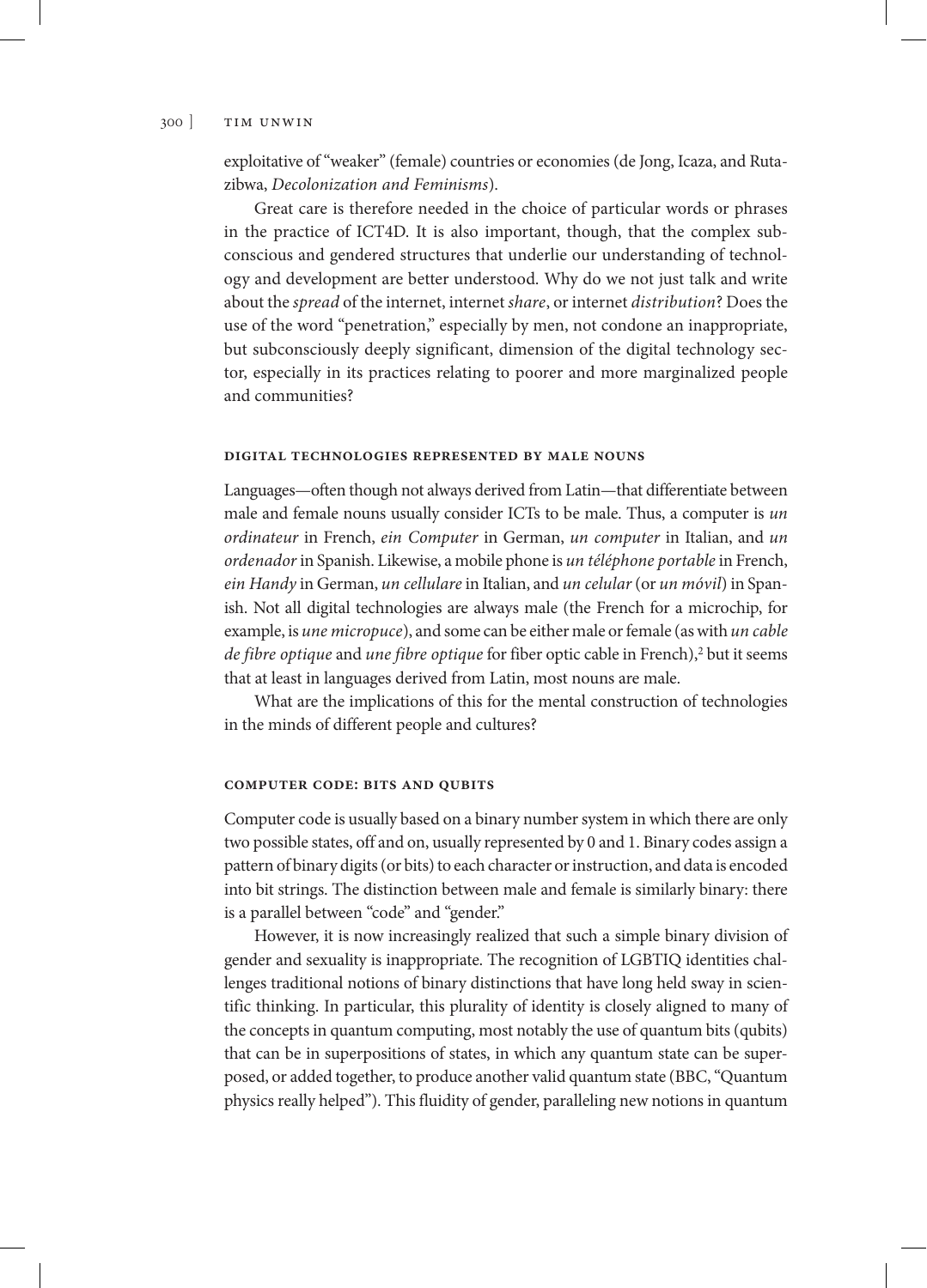computing, is particularly interesting, and may be one way through which the traditional maleness of ICTs and digital technologies can be fragmented.

### **Reflection**

These are but four of many possible examples of ways that the language of ICTs has traditionally been gendered. They also point to how such gendering might be fragmented, or perhaps changed. Does this matter? If so, why? If a largely male ICT or digital world is being constructed in part through the way that it is spoken and written about by both women and men, is it surprising that it is often difficult to engage and involve women more widely in the technology sector? We urgently need to rethink the use of language in the theory and practice of digital technologies to make the world of ICT4D less male-dominated. Work by Robertson ("Gendering Humanoid Robots"), Søraa ("Mechanical Genders"), and O'Donnell and Sweetman ("Introduction") point to some of the growing body of literature that is at last beginning to address this.

# *On "Frontier Technologies"*

The term "frontier technologies" is increasingly widely used to refer to the latest generation of technologies, especially digital technologies, and provides another interesting example of the complex relationships between language and technology.<sup>3</sup> The UN in particular has latched on to the idea of "frontier technologies," mainly in the context of the impact of artificial intelligence (AI) and machine learning, as for example in the UN Chief Executives Board for Coordination's series of papers on *Frontier Issues* (https://unsceb.org/ceb-survey-frontier-issues), and the work by the Economic Analysis and Policy Division of the UN Department of Economic and Social Affairs on *Frontier Issues: The Impact of the Technological Revolution on Labour Markets and Income Distribution* (https://www.un.org/development /desa/dpad/publication/frontier-issues-artificial-intelligence-and-other-technologies-will-define-the-future-of-jobs-and-incomes/). However, much of this work is ill-informed, and reflects a particular set of interests. While there is indeed some interesting academic work on the potential of so-called frontier technologies for international development (Ramalingam et al., *Ten Frontier Technologies*), most such research fails satisfactorily to consider the problems with the notion and the interests that underlie it.

The first important issue to note is that terms such as frontier technologies and the "Fourth Industrial Revolution" (Schwab, *Fourth Industrial Revolution*), which these terms propel forward, are used largely by or about the "heroes" of these revolutions in the hope of a self-fulfilling future: they invite no critique, nor any consideration of those left behind. For example, the notion of frontier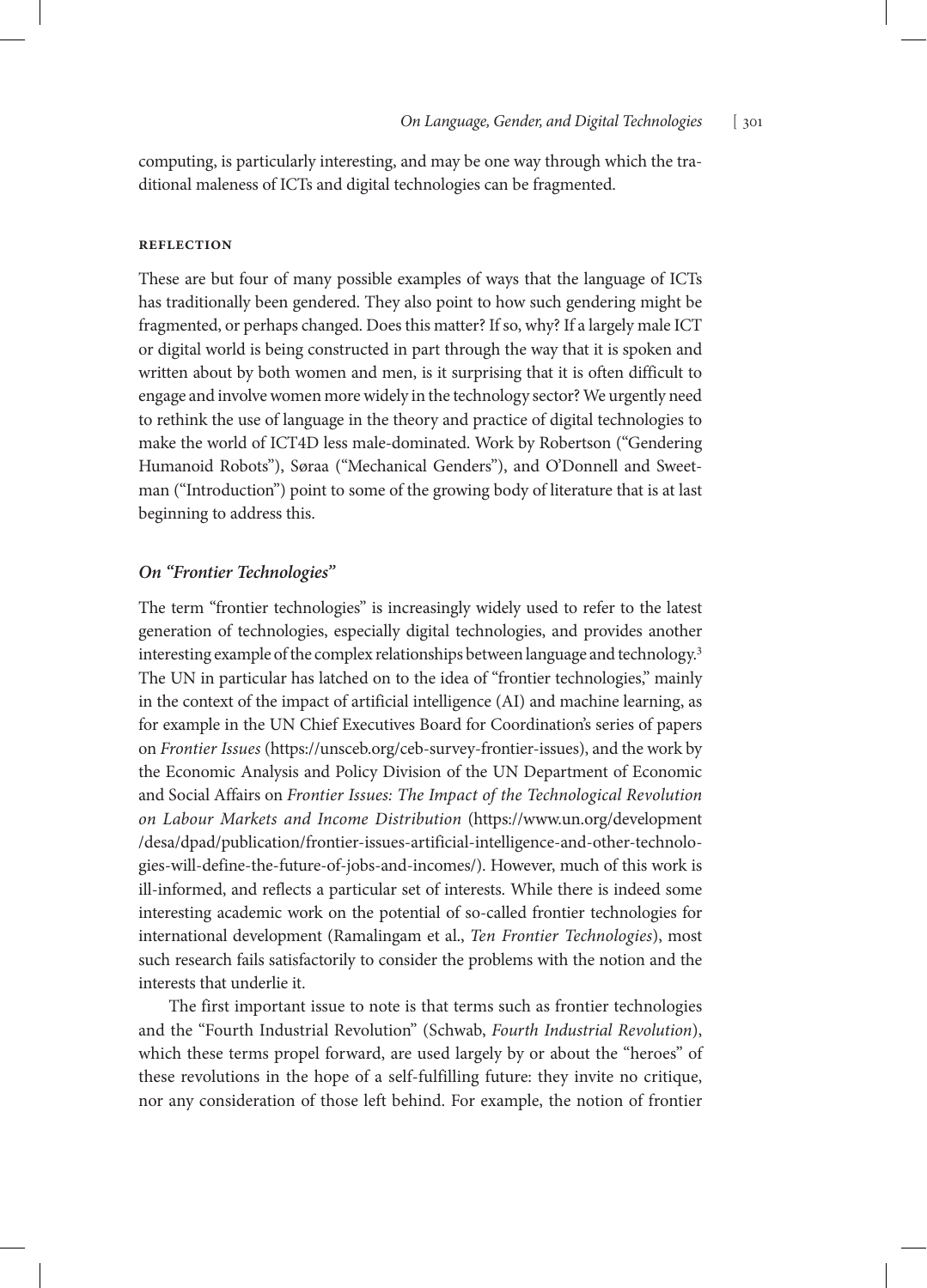

**Figure 23.1.** John Gast, *American Progress,* 1872. Library of Congress Prints and Photographs Division.

technologies draws heavily on the deeply embedded idea of the American frontier in which US "civilization" was forged westward, in large part through the use of new technologies.

This is visually portrayed, for example, in the painting *American Progress* by John Gast, completed in 1872 (Figure 23.1). The American Frontier is here conceived heroically, with the "savage" Native Americans, or First Peoples, being pushed westward, to be replaced by "civilized" people, mainly of European origin. To the east the sky is light, but to the west it is dark. While the frontier was seen as being positive for the white Europeans, carrying with it images of heroism and taming of the wilderness, it was anything but that for the Native Americans. This painting also very powerfully shows that it is men who are the prospectors, hunters, stagecoach drivers, and farmers, and they almost certainly also drove the trains (a new technology) that permitted the "opening up" of the West. In contrast, the central figure is of a woman, clad in a diaphanous gown, wearing the Star of Empire on her head and carrying in her right hand a book, the emblem of education and national enlightenment, literally to bring light from the east to the dark West (Sandweiss, "John Gast, American Progress"). The latest "frontier technologies" of the twenty-first century can similarly be seen as a vehicle through which US-led neoimperialism is being further enforced on "peripheral" peoples and states beyond the "frontier."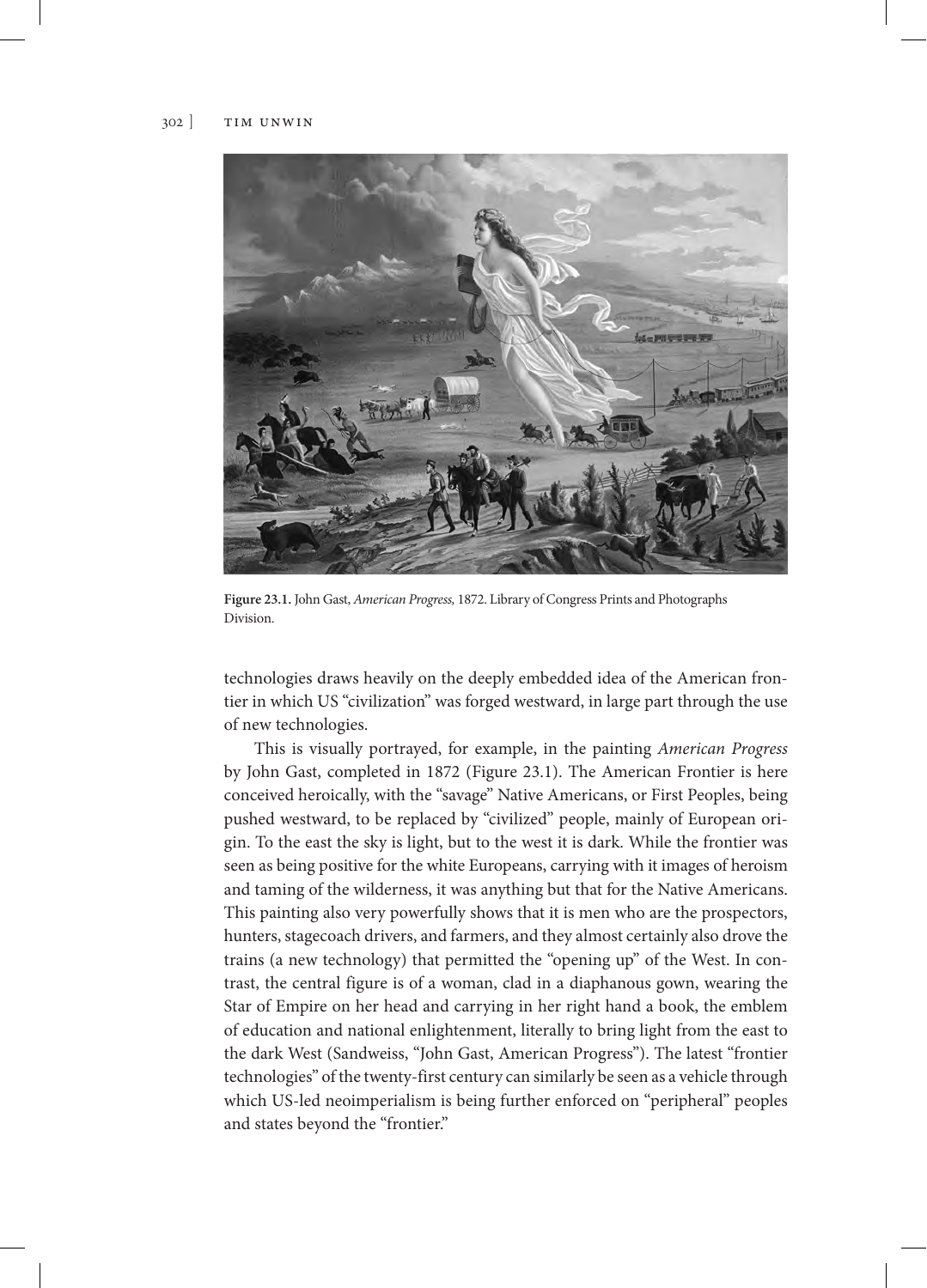# *On Language, Gender, and Digital Technologies* [ 303

This image, though, is much more complex as far as its gendering is concerned, because a careful perusal shows that in her left hand the woman (progress) is also unraveling a telegraph wire. As George Crofutt, a publisher of Western travel guides in which the image was reproduced, described it, "she unfolds and stretches the slender wires of the telegraph, that are to flash intelligence throughout the land" (Sandweiss, "John Gast, American Progress"). Here, then, in contrast to the arguments above about the masculine language of much contemporary digital technology, there is a distinctly feminine representation of the spread of the telegraph that could hardly be described as "penetration." An explanation for this difference might be found in Crofutt's words, which suggest that it is perhaps not so much the technology that is being emphasized here, but rather its use by "intelligence," and associated with the book, for information and education.

A second basic problem with the notion of "frontier technologies" is that one person's frontier can be someone else's backwater. A 2G phone may indeed be novel to someone who has never had one before, while even a chip implant is now becoming passé for the digital human who has everything. It is therefore strongly to be recommended that such terminology is rejected by those organizations and entities concerned with the beneficial use of new technologies in these poorer, more deprived contexts. Why do they need to be called "frontier?"

I have presented a diversity of examples to illustrate important connections between language and digital technologies, particularly through a gendered lens. These, I hope, provoke questions that demand responses. If we are to change the neoimperial, US-led, masculine practices of digital penetration, we must change our use of natural language, and perhaps even of artificial languages. However, we respond from within our own cultural contexts: we all need to struggle with these issues in the places in which we find ourselves. Above all, we need to explore in much more depth the ways through which our gendered languages and artistic representations shape both our understanding of digital humanities and our implementation of digital practices in international development.

# *Notes*

1. This contribution builds on ideas first shared in two of my blog posts in 2018: "The Gendered Language of ICTs and ICT4D," https://unwin.wordpress.com /2018/10/07/the-gendered-language-of-icts-and-ict4d/; and "Why the Notion of 'Frontier Technologies' Is so Problematic," https://unwin.wordpress.com/2018/09/04/why-the -notion-of-frontier-technologies-is-so-problematic/.

 This has been precipitated in part by the collective work undertaken through the TEQtogether initiative (http://teqtogether.org), which promotes changes in men's attitudes to the interface between women and technology.

2. Thanks to Serge Stinckwich for sharing this additional insight.